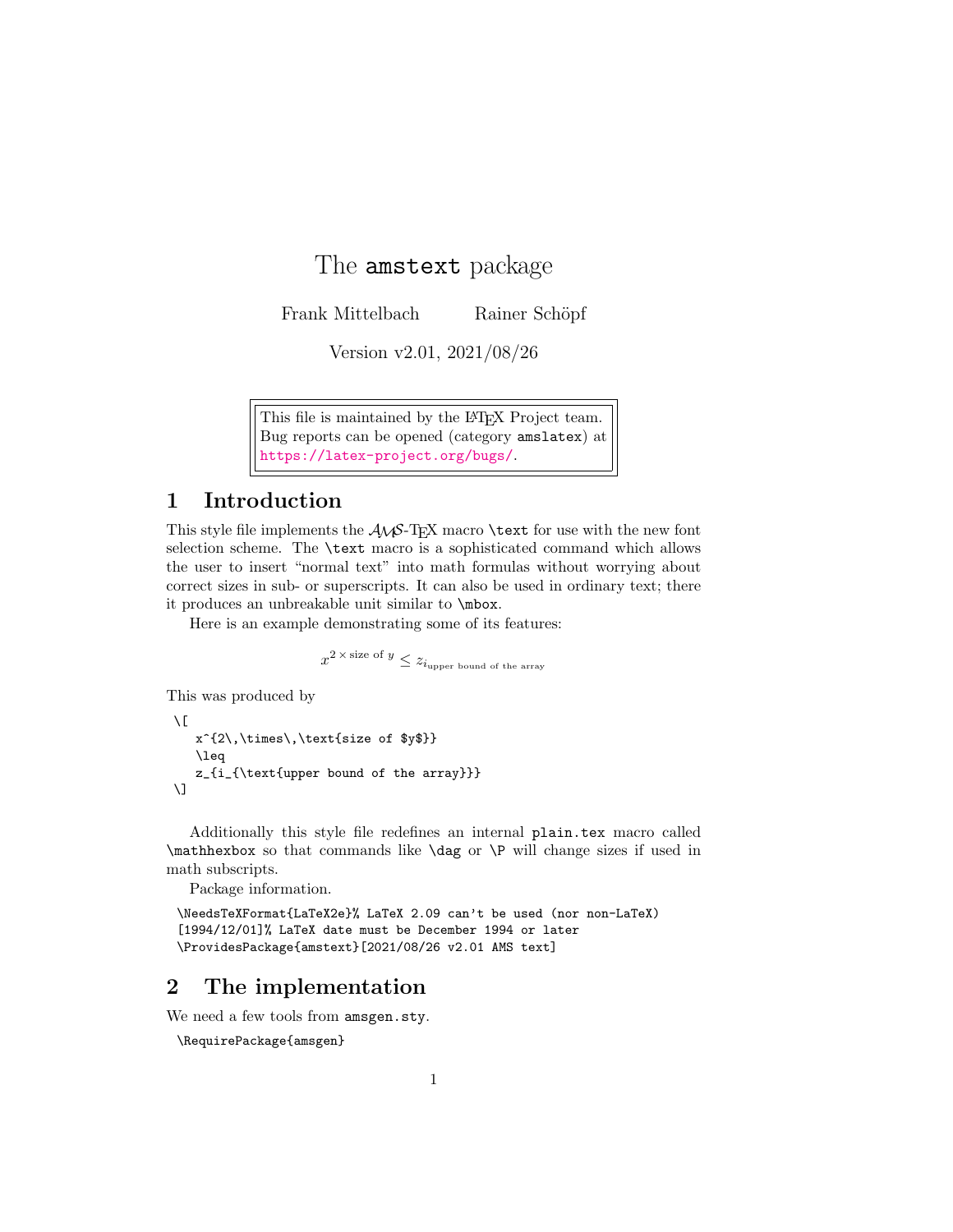\text Now we come to the \text macro which is used to place ordinary text inside of math formulas. If it is used outside math it will produce an unbreakable unit of text.

\DeclareRobustCommand{\text}{%

\ifmmode\expandafter\text@\else\expandafter\mbox\fi}

At the present time (late 1994) the LATEX internal function \nfss@text is used in  $\ref{$ , in font commands like  $\text{text of}$ , and in a few text symbol definitions like  $\$  and  $\pmod{S}$ . By equating  $\nf \text{ to } \text{ we give it the ability}$ of \text to change sizes properly if used in a subscript.

\let\nfss@text\text

\text@ If \text is encountered inside math mode the macro \text@ is called. It has one mandatory argument, the text which should be produced. Since we do not know in which math style we are currently in we call \mathchoice to typeset our text in all four possible styles.

### \def\text@#1{{\mathchoice

To save token space we call a macro \textdef@ which takes three arguments: the current math style, the corresponding size macro and the text to typeset possibly with some additional information for typesetting.

```
{\textdef@\displaystyle\f@size{#1}}%
```
The other three cases are similar except for the **\iffirstchoice** switch which we set to false. This is done to prevent  $\rm ETK$  macros like  $\text{ref}$  or  $\text{index from}$ writing their arguments more than once.

```
{\textdef@\textstyle\f@size{\firstchoice@false #1}}%
{\textdef@\textstyle\sf@size{\firstchoice@false #1}}%
{\textdef@\textstyle \ssf@size{\firstchoice@false #1}}%
```
Here we need to check whether a math size-change occurred inside the argument of \text. If so, restore

```
\check@mathfonts
}%
```
}

The macros \f@size, \sf@size and \ssf@size hold the sizes which should be used when we are loading a new font for use in \textfont, \scriptfont and \scriptscriptfont. There is some question whether we should use \tf@size or \f@size for the main size, but since the primary purpose of the \text macro is to switch back to text within a display, it seems that \f@size is the better choice. (Indeed it could be said that the \text actually provides two different functions: one for escaping out of math mode in a display to print some words, and the other for handling math objects that are named by a fragment of text, when **\operatorname** isn't the right choice. For the latter **\tf@size** might be more correct but for the former \f@size is clearly better.)

\textdef@ To typeset the argument of \text correctly we have to make several actions. We start by placing everything inside an \hbox. But this is not enough: we need one extra level of grouping. These extra braces are necessary because of the new font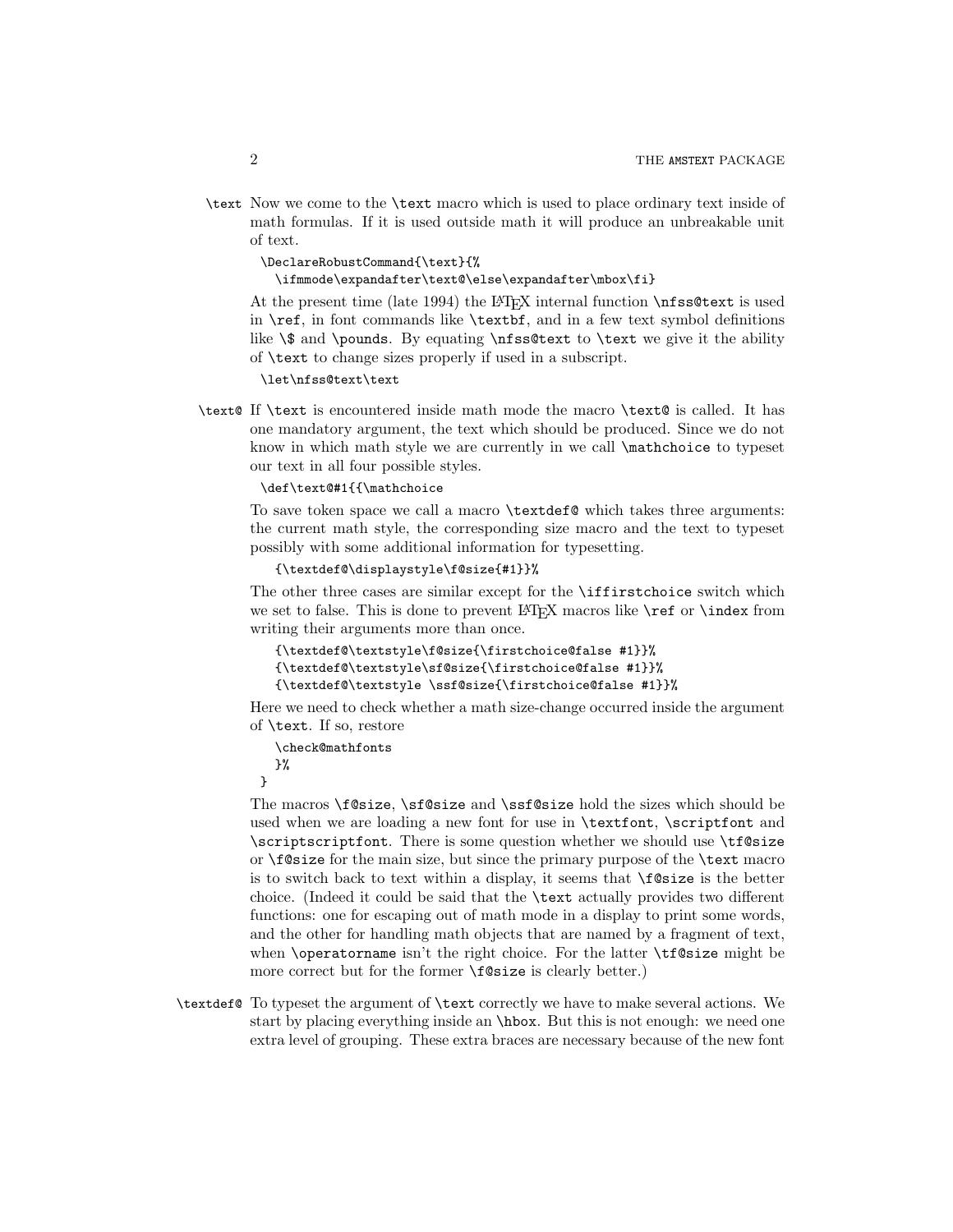### 2. THE IMPLEMENTATION 3

selection scheme which might produce an **\aftergroup** to globally restore some font values after the current group. To prevent any damage by this mechanism we add the braces thereby bringing the token inserted by \aftergroup inside the  $\hbox{\tt \textbackslash}$ 

### \def\textdef@#1#2#3{\hbox{{%

Since text typeset inside an \hbox always stays in the size of the text surrounding the formula we have to adjust this for script and scriptscript sizes. For any math formula inside this argument this will be achieved by setting \everymath to the first argument of \textdef@ since this argument contains the math size in the current typeset case of **\mathchoice**. Since LAT<sub>E</sub>X also knows about **\parboxes** and the minipage environment it might be neccessary to adjust \everydisplay too but this has to be tested further.

#### \everymath{#1}%

The next line of code changes locally (i.e. inside the current \hbox) the value of \f@size. This macro holds the size for typesetting ordinary text (e.g. loading or selecting a new font via \selectfont). By changing it to a smaller value a following \selectfont will switch to the wanted size.

### \let\f@size#2\selectfont

Now we simply call the third argument and close all open groups.

#3}}}

\iffirstchoice@ Here is the switch that we use to decide if \ref etc. should print its warnings. The default is true since normally these warnings shouldn't be suppressed.

> \newif\iffirstchoice@ \firstchoice@true

# 2.1 Re-definition of LATEX macros to work with \text

If a counter-changing command occurs inside the argument of \text, we don't want the counter to be changed four times because \stepcounter and \addtocounter have global effect. So we add the \iffirstchoice@ test to make the counter operations execute only once.

\stepcounter Use \def rather than \renewcommand\* because the star-form (for non-\long definitions) doesn't work with the June 1994 release of IATEX.

```
\def\stepcounter#1{%
  \iffirstchoice@
     \addtocounter{#1}\@ne
     \begingroup \let\@elt\@stpelt \csname cl@#1\endcsname \endgroup
  \fi
}
```
\addtocounter

\def\addtocounter#1#2{%

<span id="page-2-0"></span> $1$ The mechanism will not produce a second  $\setminus$  aftergroup. For more details see the technical documentation for NFSS2.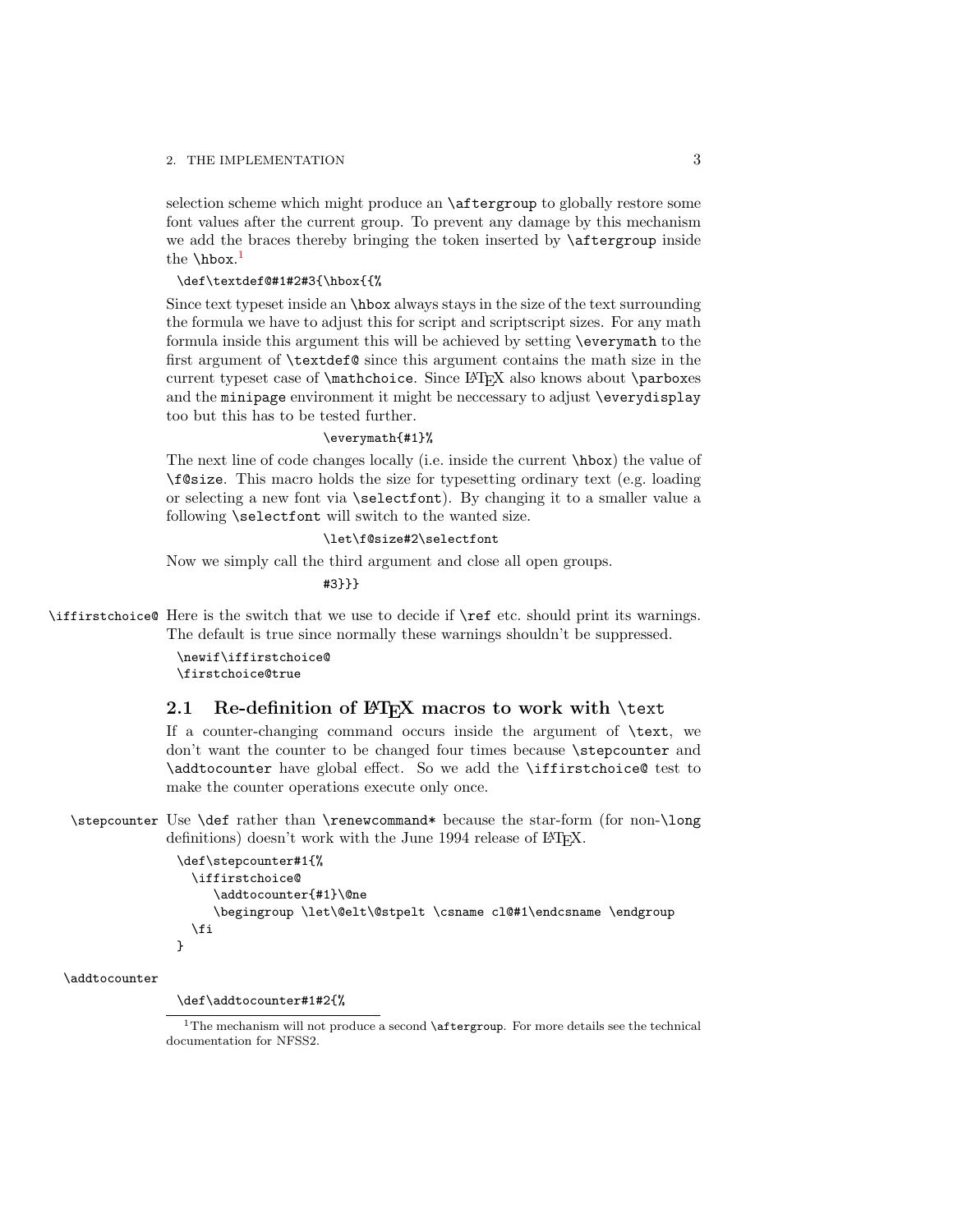```
\iffirstchoice@
\@ifundefined {c@#1}{\@nocounterr {#1}}%
  {\global \advance \csname c@#1\endcsname #2\relax}%
\fi}
```
For \ref, \pageref, and indeed anything else that issues a warning or error, \text will produce four copies of the warning/error message. To suppress the last three copies, we change \GenericInfo, \GenericWarning, \GenericError.

```
\let\m@gobble\@empty
\@xp\let\csname m@gobble4\endcsname\@gobblefour
\long\@xp\def\csname m@gobble6\endcsname#1#2#3#4#5#6{}
\toks@{%
 \csname m@gobble\iffirstchoice@\else 4\fi\endcsname
  \protect}
\edef\GenericInfo{\the\toks@
  \@xp\@nx\csname GenericInfo \endcsname}
%
\edef\GenericWarning{\the\toks@
 \@xp\@nx\csname GenericWarning \endcsname}
%
\toks@{%
 \csname m@gobble\iffirstchoice@\else 6\fi\endcsname
  \protect}
\edef\GenericError{\the\toks@
  \@xp\@nx\csname GenericError \endcsname}
```
At one time \label, \@wrindex and \@wrglossary were changed here too to use the \iffirstchoice@ test but it seems that was a mistake because those are non-immediate writes. Something like

```
\text{something \index{foo}}
```
within a math formula would therefore *lose the index term* if the surrounding context was not displaystyle. (Unlikely in practice, but not impossible.) [mjd,1994/12/09]

## 2.2 Applications of \text

\mathhexbox We start with a re-definition of the plain.tex macro \mathhexbox. (Although M. Spivak in  $A\mathcal{M}S$ -TFX uses the name **\mathhexbox@** for this purpose, I [FMi] don't see any reason to use a new name since the new definition is superior, has the same syntax and is used for the same purpose.)

```
\begingroup \catcode'\"=12
\gdef\mathhexbox#1#2#3{\text{$\m@th\mathchar"#1#2#3$}}
\endgroup
```
This redefinition means that now symbols like  $\S$ ,  $\P$ ,  $\dagger$ , ..., which are defined via \mathhexbox in plain.tex or elsewhere now correctly change sizes if they are used in math mode.